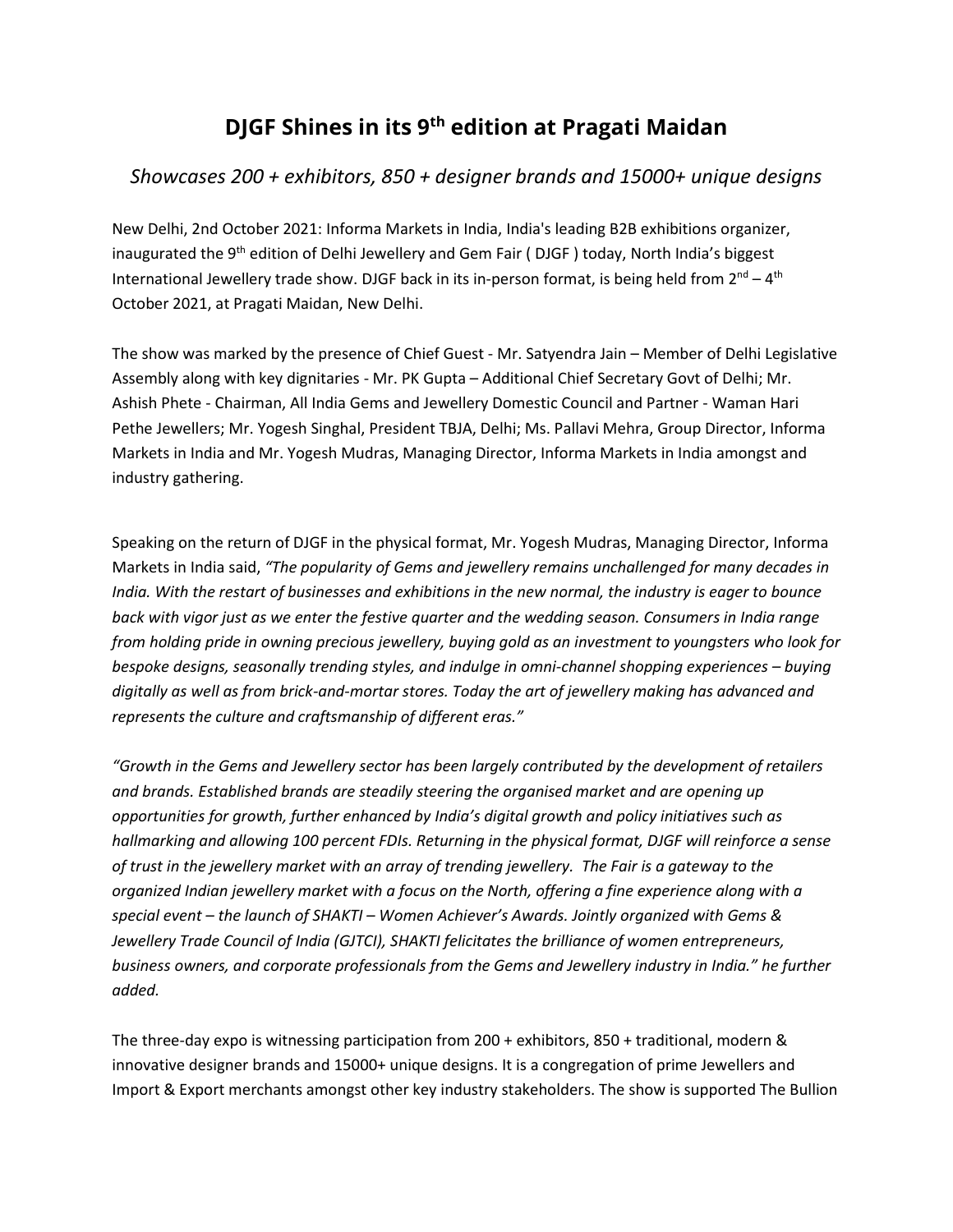& Jewellers Association (IBJA), Gems & Jewellery Trade Council of India, Delhi Jewellers Association, Maliwada Jewellers Association, Meerut Bullion Traders Association, All India Gems and Jewellery Trade Federation and many more. The fair is representing Jewellery wholesalers, retailers, importers & exporters, Jewellery manufacturers, Diamond, Gemstone, Pearl suppliers & traders, precious metal and Jewellery mounting traders and suppliers, and representatives from trade and governmental organisations, all under one roof to meet, connect, network and grow their business. Products of different styles and designs from Gold, Diamonds, Gemstones, Silver & Loose stones categories along with machineries are being showcased over 850+ different kinds of brands.

This year, DJGF launched SHAKTI – Women Achiever's Awards Jointly with the Gems & Jewellery Trade Council of India (GJTCI). The launch of SHAKTI supports the initiative– 'Amrit Mahotsav' taken by Hon. Prime Minister Shri Narendra Modi, on the 75th anniversary of India's Independence. The Amrut Mahotsav is dedicated to the people of India who have not only been instrumental in bringing India this far in its evolutionary journey but also hold within them the power and potential to enable Prime Minister Modi's vision of activating India 2.0, fuelled by the spirit of Atmanirbhar Bharat.Women are an integral part of a family, a culture, a society and most importantly, a nation, throughout history, and their central role has ensured stability, progress, and long-term development of nations. The muchawaited event hosted jointly by GJTCI who have been an integral part of the Gems and Jewellery industry for the last 2 decades and Informa Markets in India will felicitate the brilliance of women entrepreneurs, business owners, and corporate professionals from the Gems and Jewellery industry in India. An event of this nature will no doubt further encourage women leadership, enterprise and innovation in this sector.

The list of exhibitors this year include Beera Jewellers, Unique Chains Pvt Ltd., Royal Chains Pvt Ltd., Heera Jewellers, Future Diamond Jewellery Pvt. Ltd. amongst others. As a pre cursor, DJGF held a series of successful road shows for the jewellery community in North Indian cities like Lucknow, Ambala & Meerut. On ground shop-to-shop activities over 25 cities across India were also part of the pre-event activities.

The DJGF forms an intrinsic part of the 'Festival of Business – Ushering Economic Resurgence' campaign by Informa Markets in this festive season. Festival of Business is a medley of 9 10 back-to-back shows till October end across different verticals in the physical, digital and hybrid formats. It has been curated to help discover the joy of in-person re-union, cementing bonds, networking, driving business objectives, spotting innovations through touch and feel, gathering marketing intelligence, and arriving at customized solutions through different platforms under the umbrella of each B2B show.

DJGF 2021 is amply supported by its AllSecure & Travel Safety Guidelines – a safety standard initiative by Informa for its exhibitors, attendees, visitors, speakers or sponsors, customers who will be coming to the event. This is introduced to conduct physical trade exhibitions amidst the new normal and has a detailed set of enhanced measures. AllSecure provides attendees the reassurance and confidence that